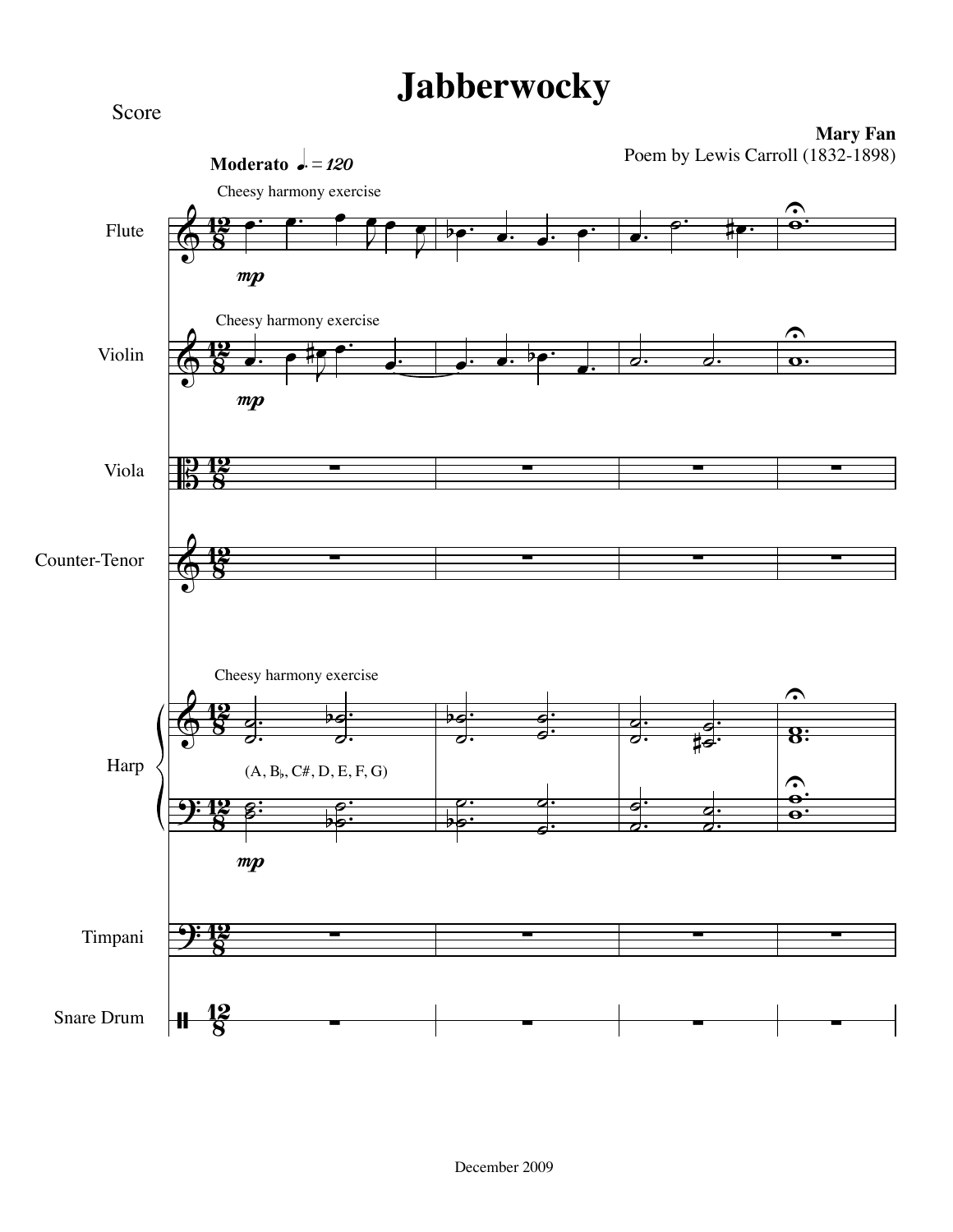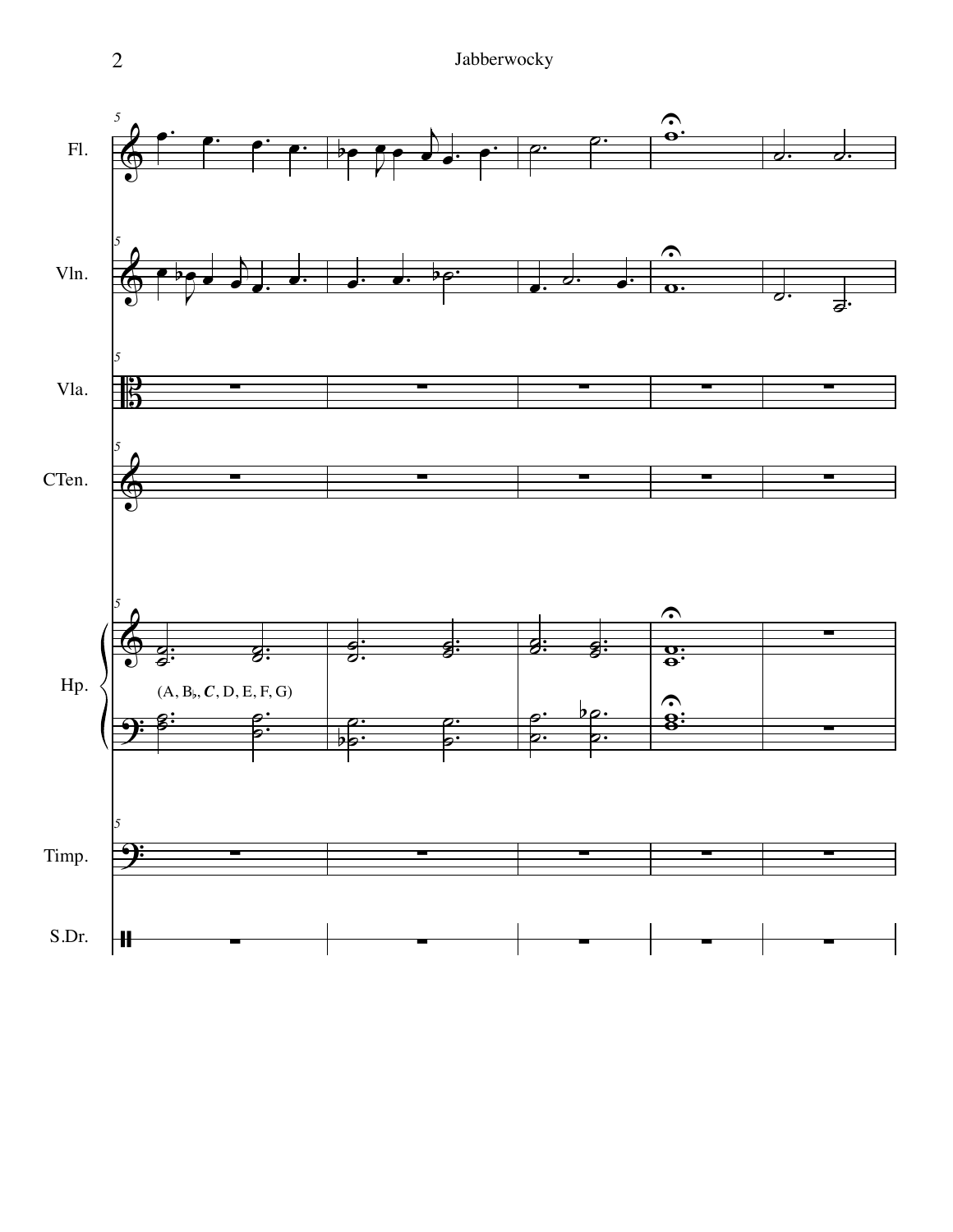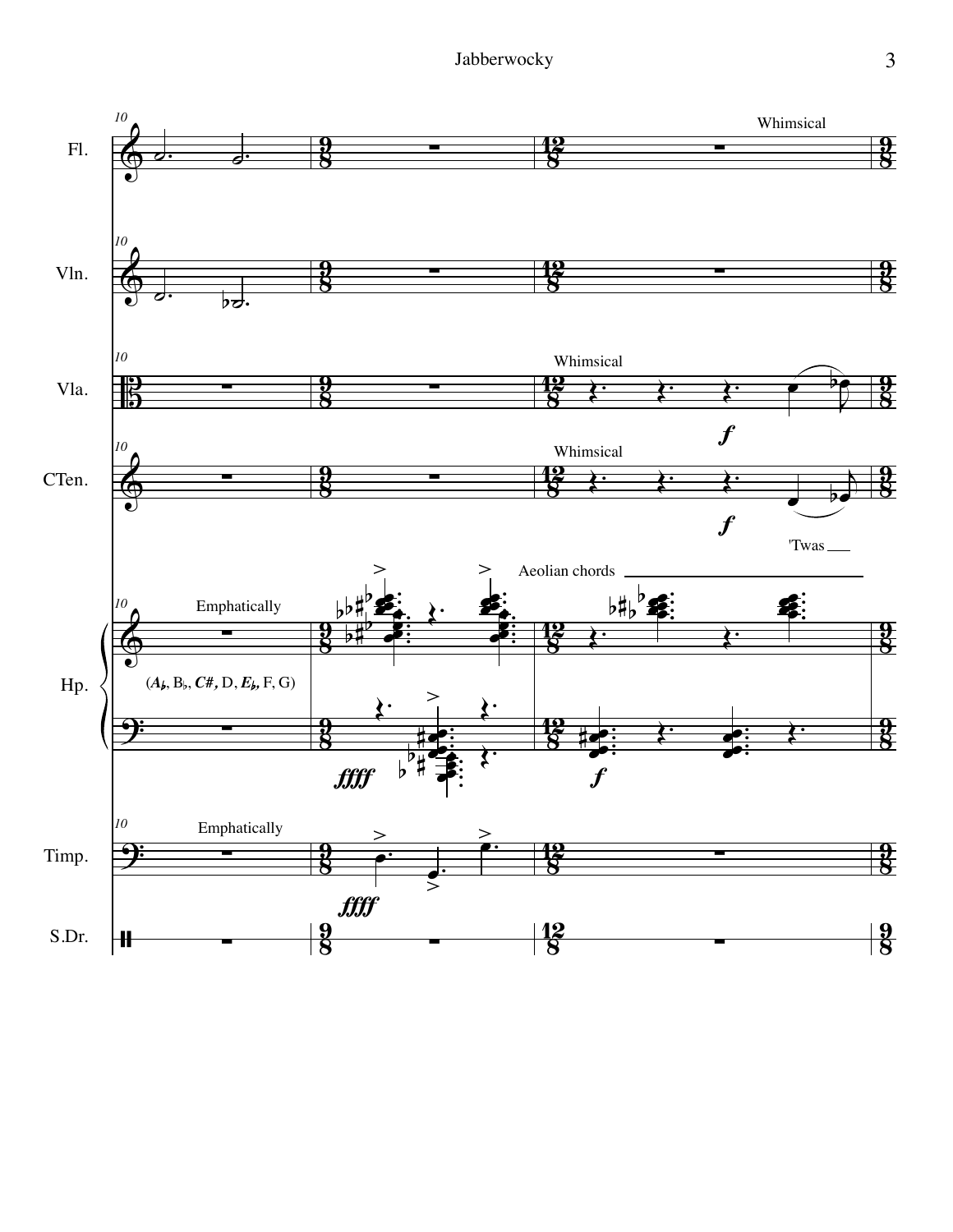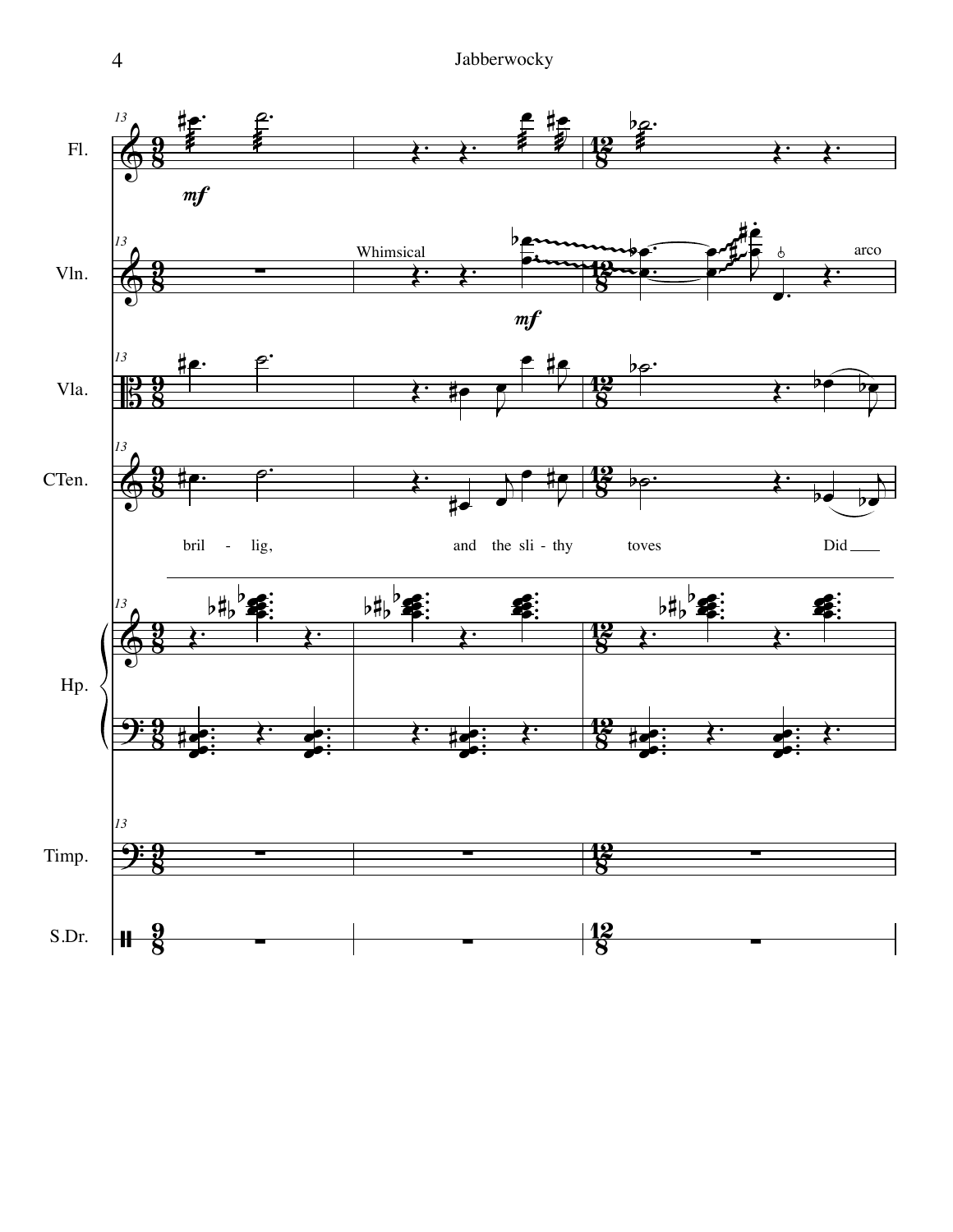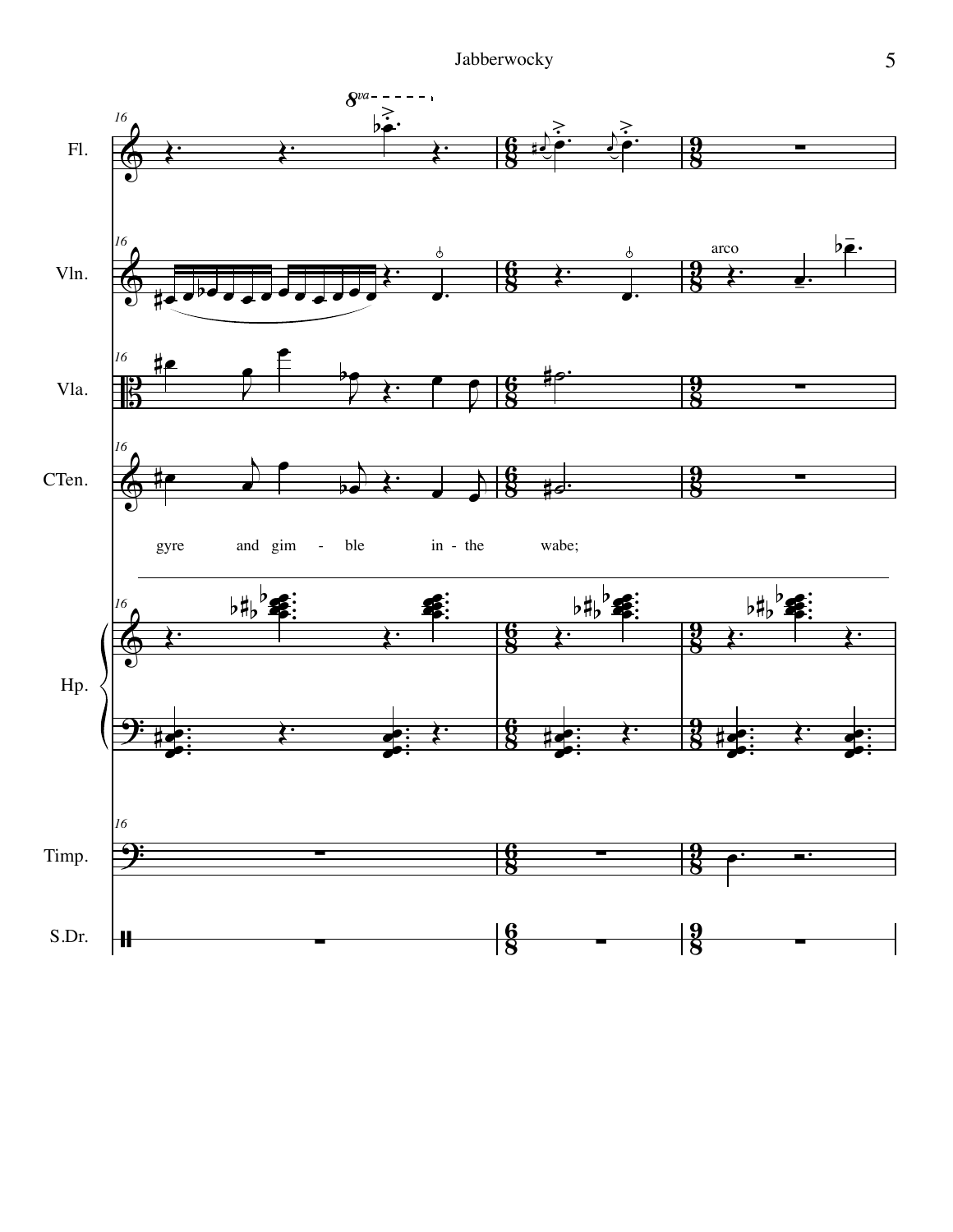

 $\overline{6}$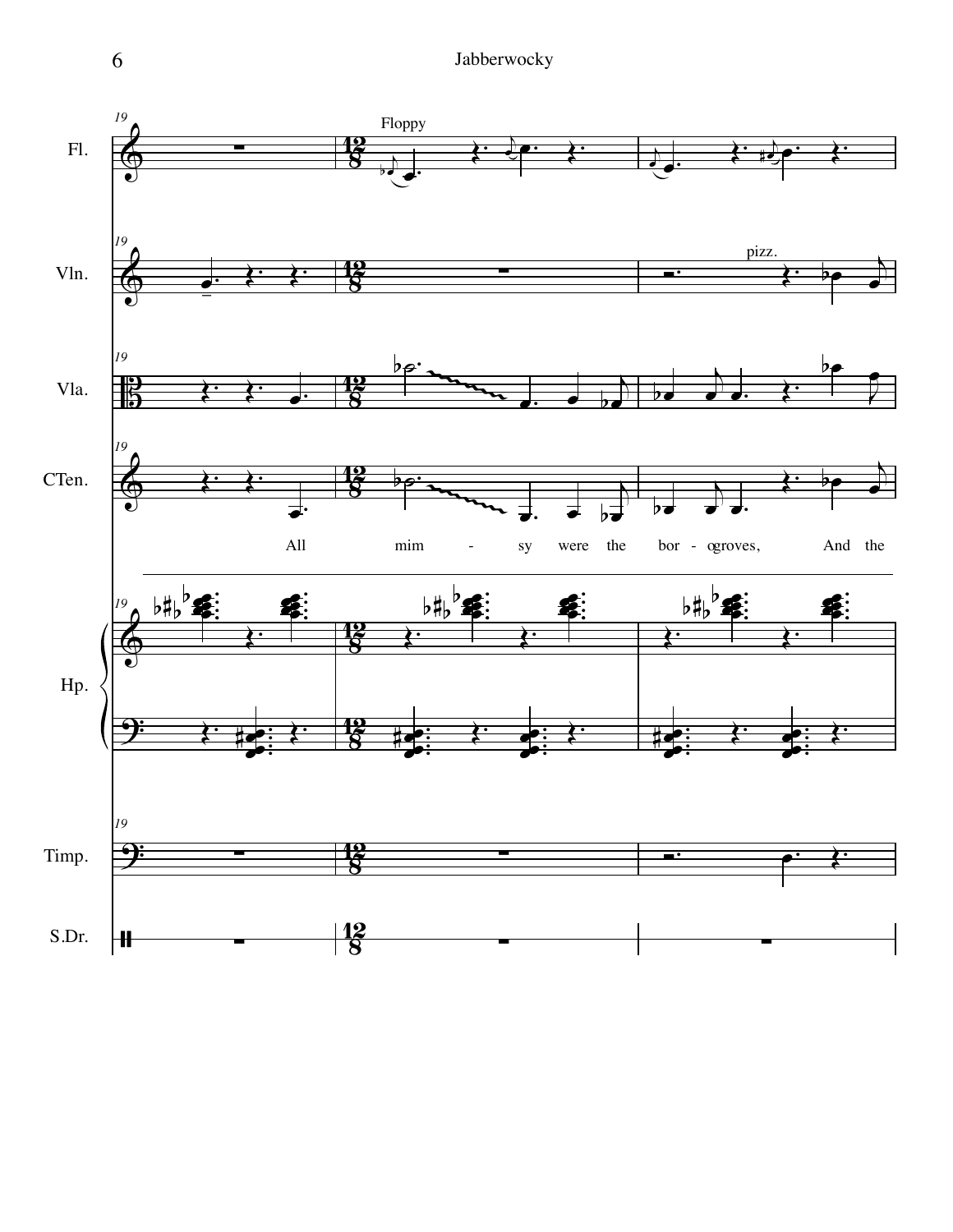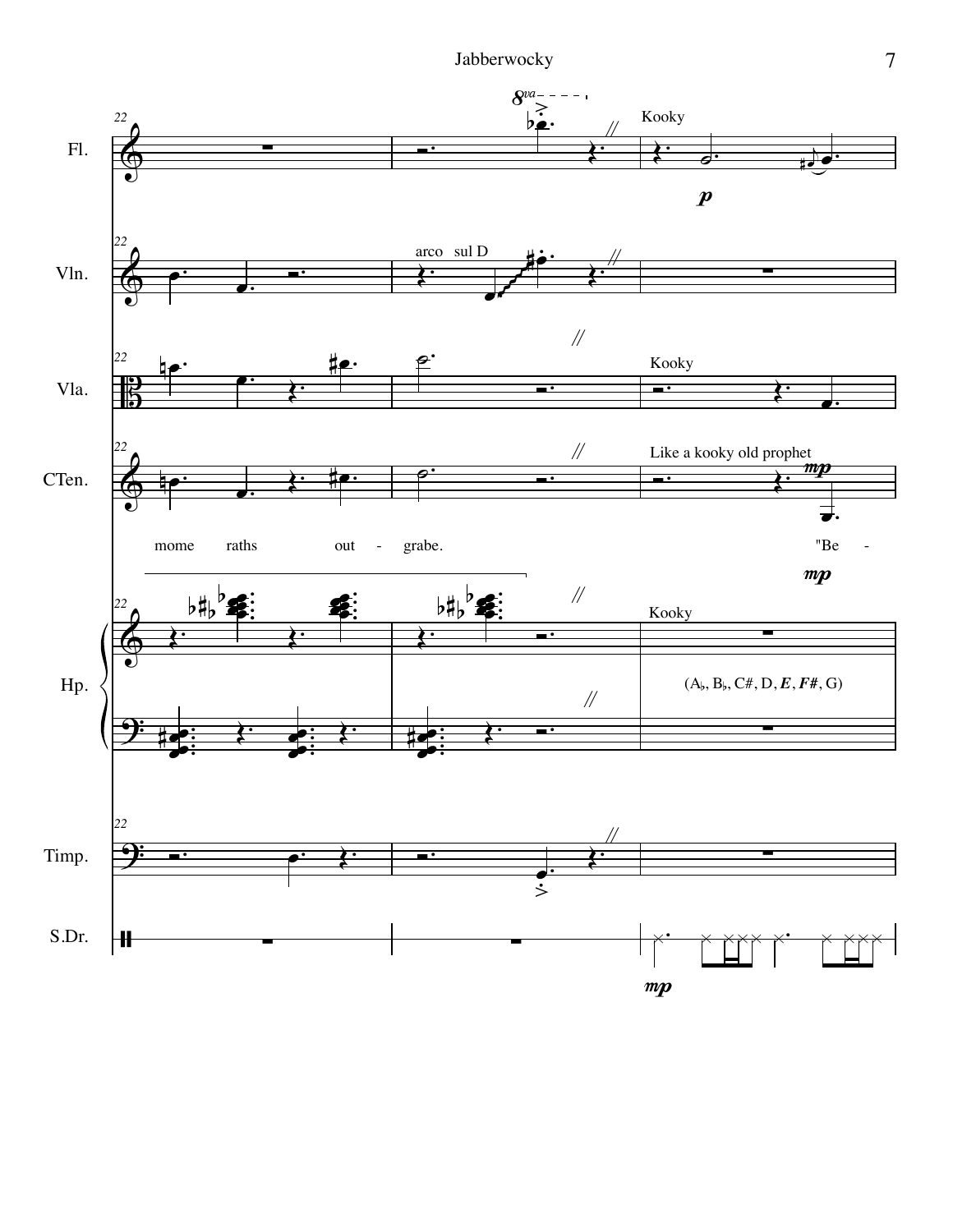

 $\overline{8}$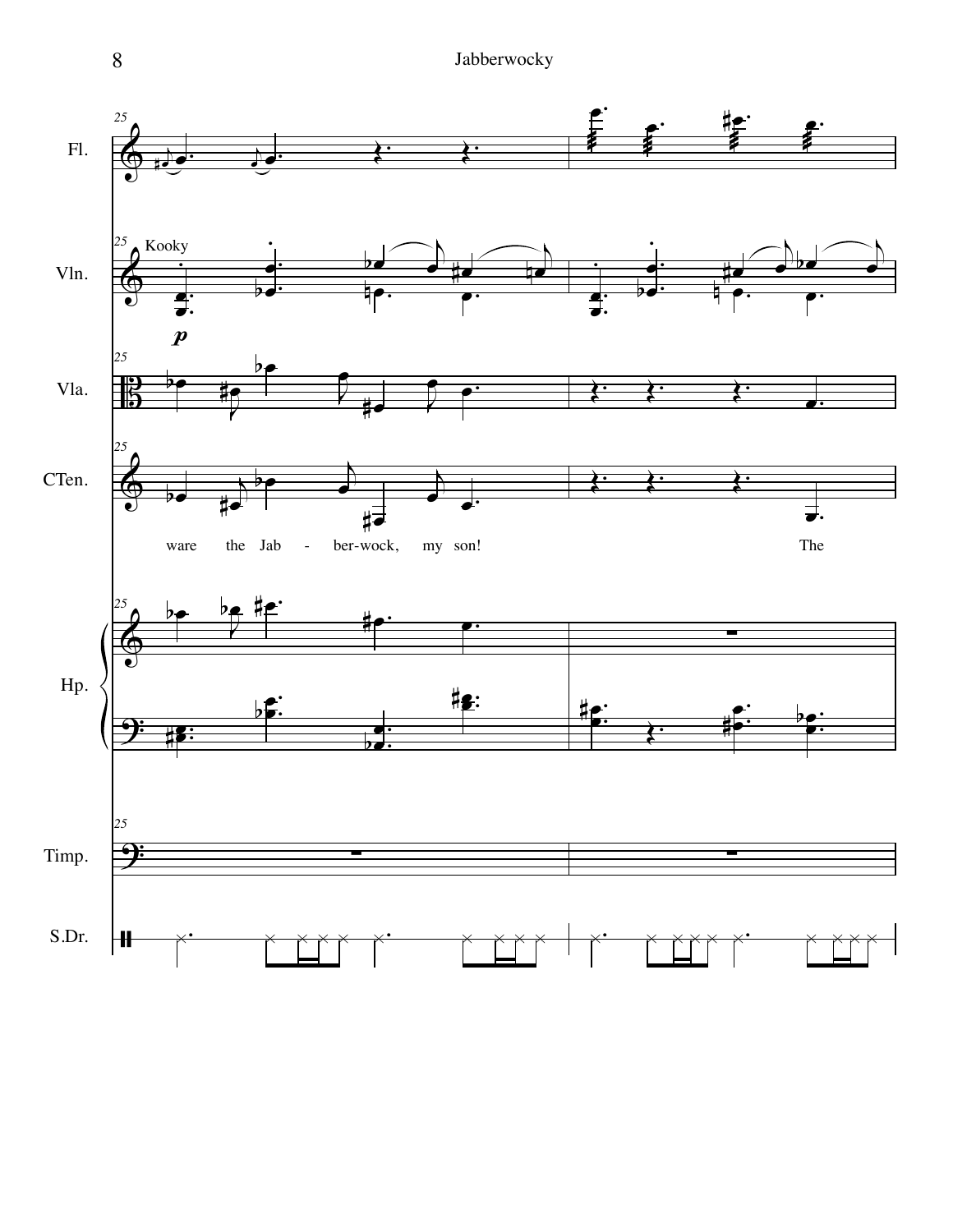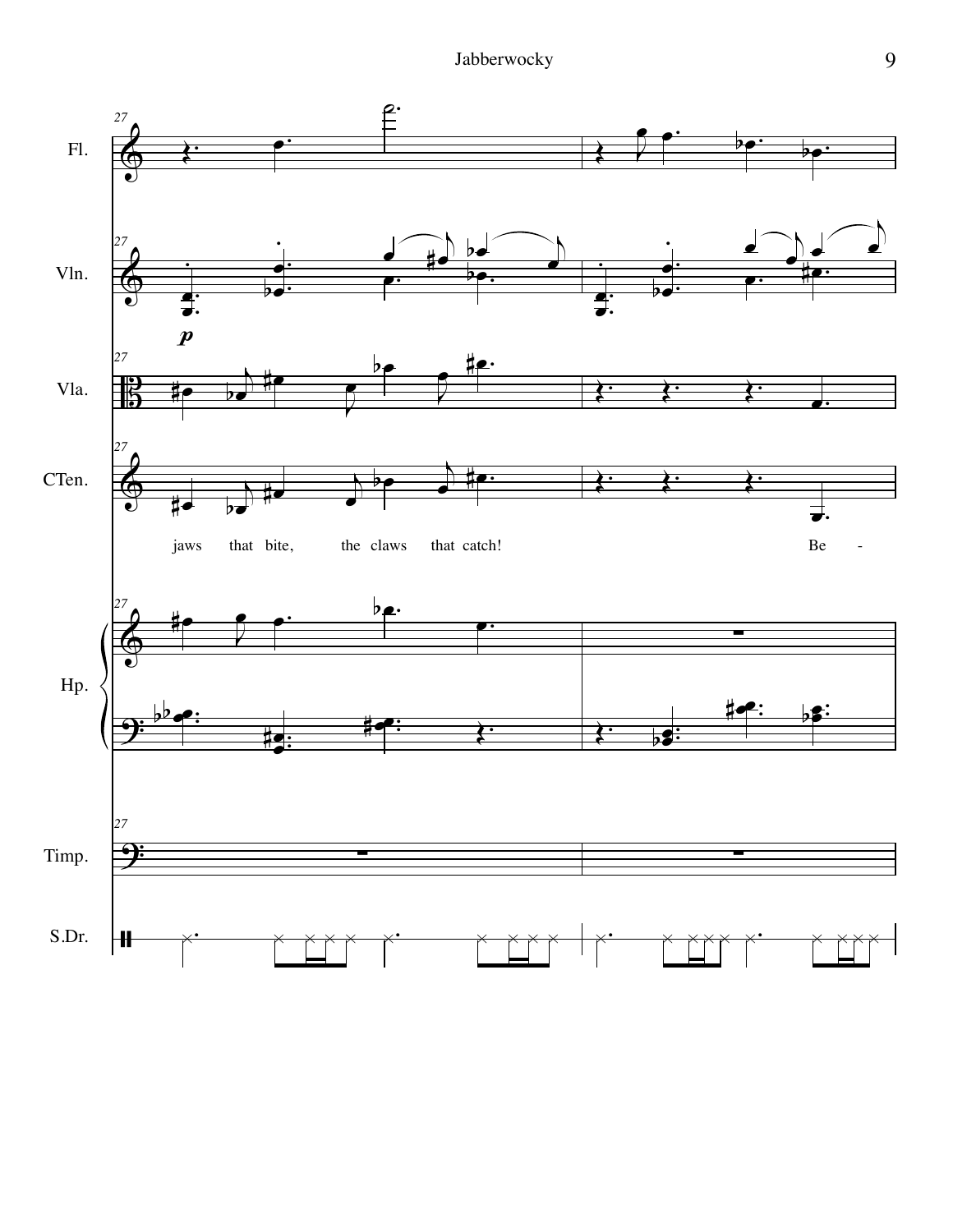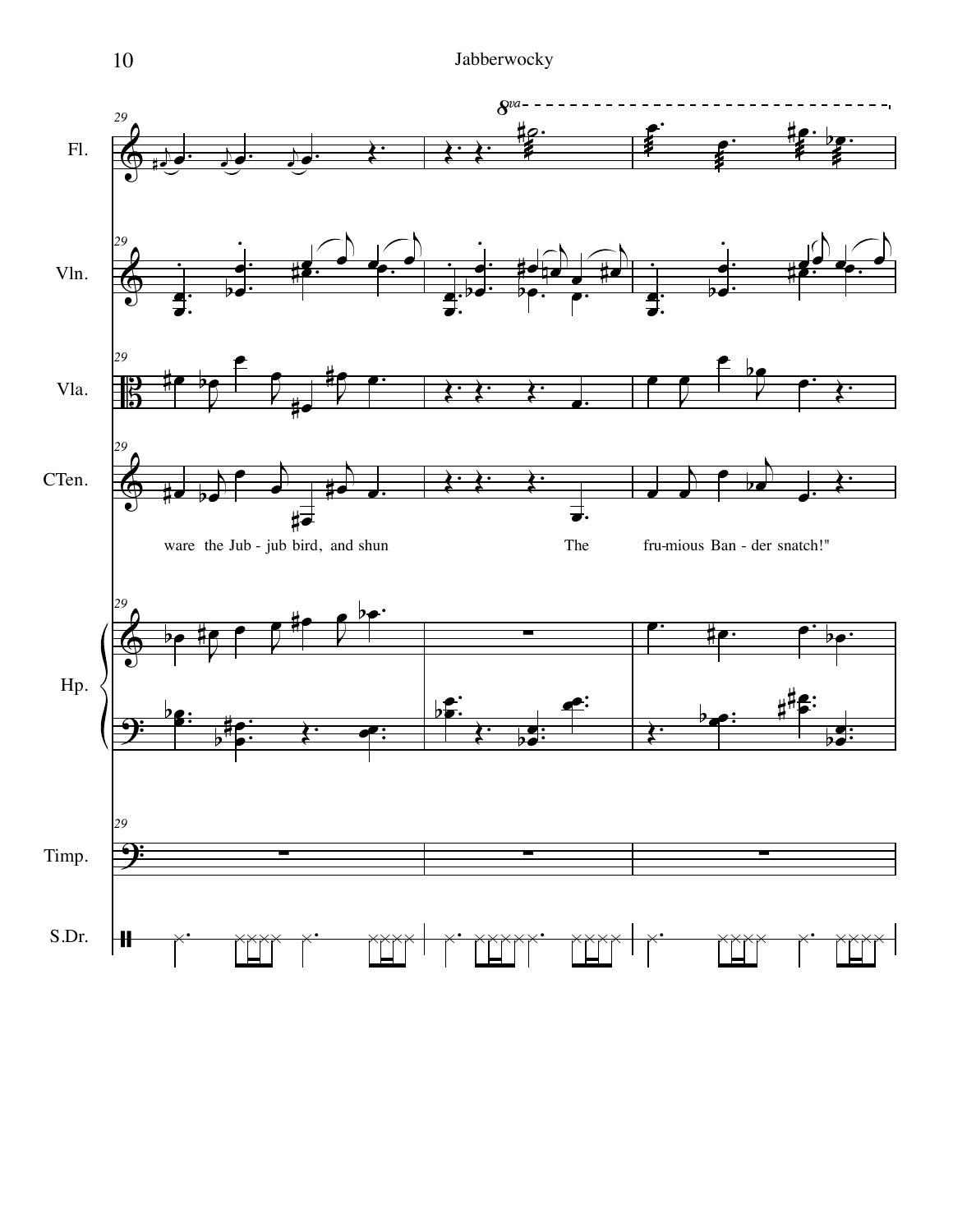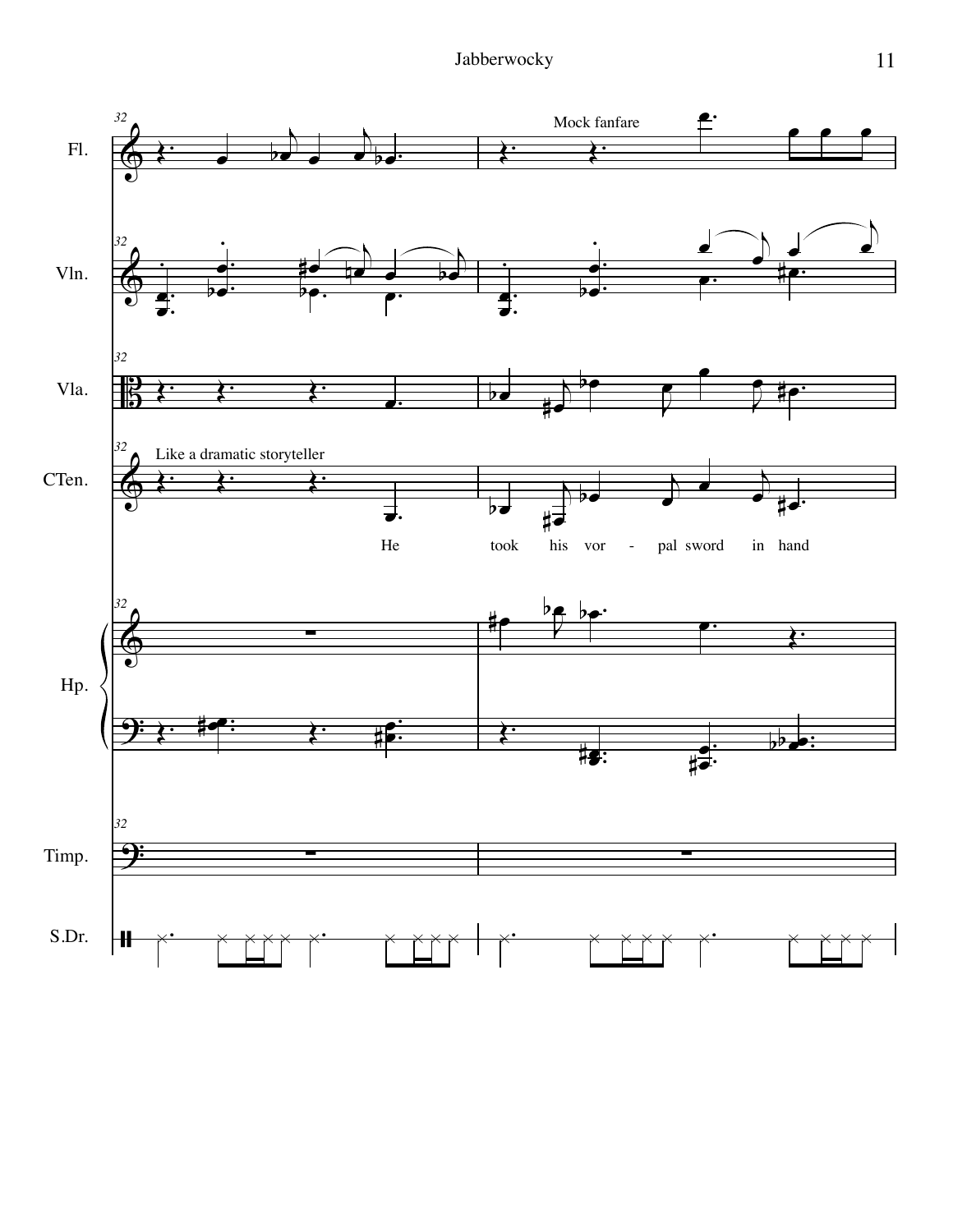

 $12\,$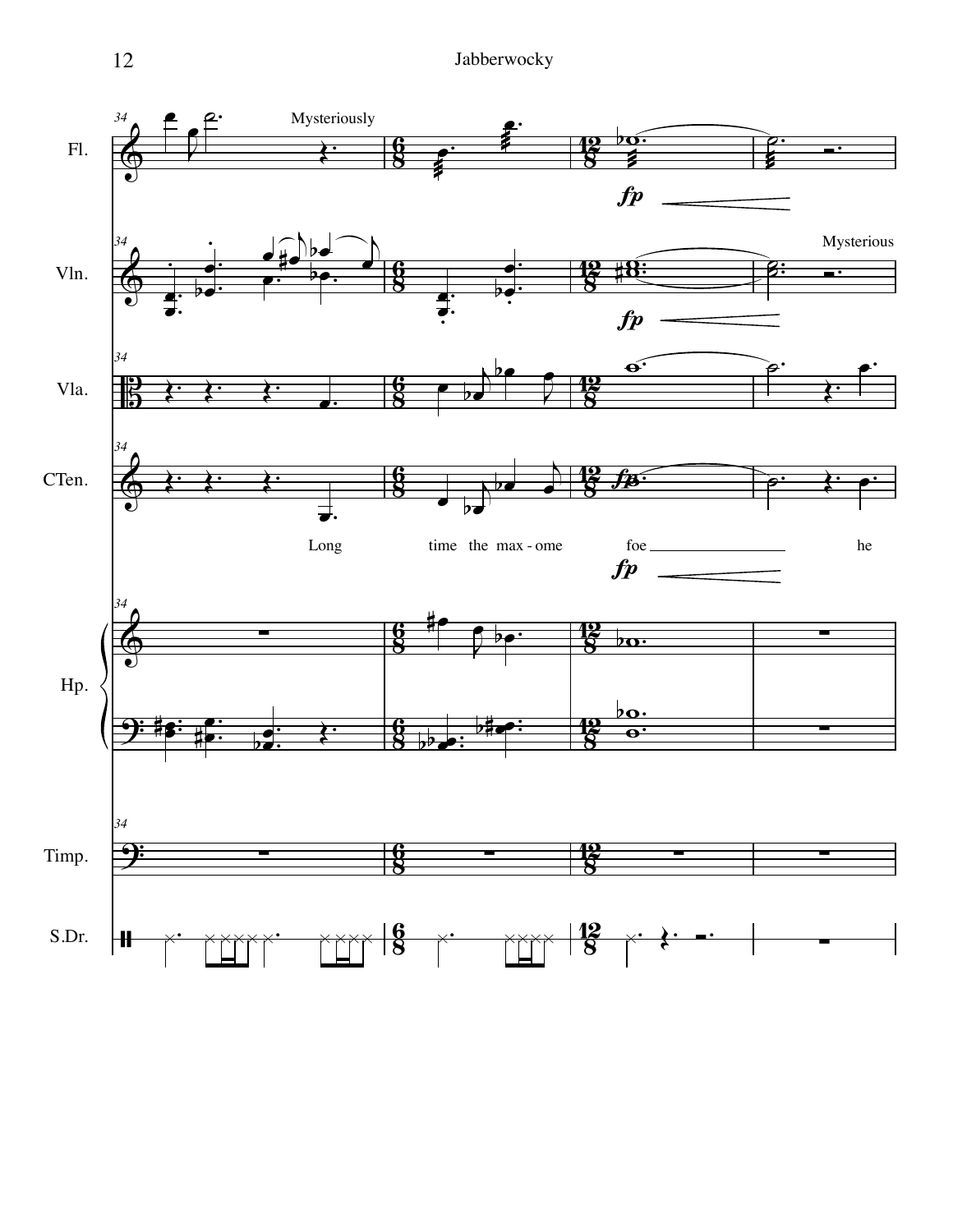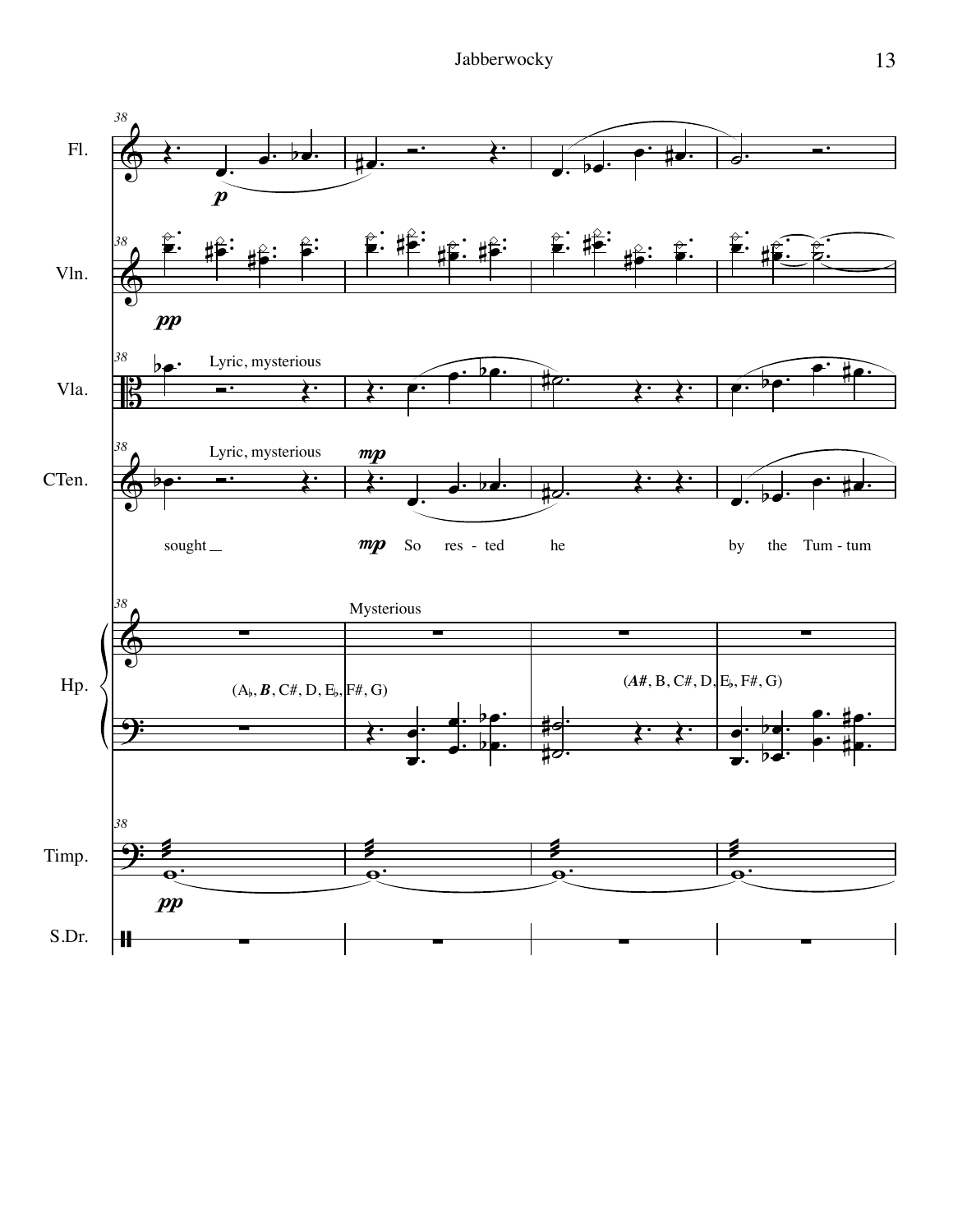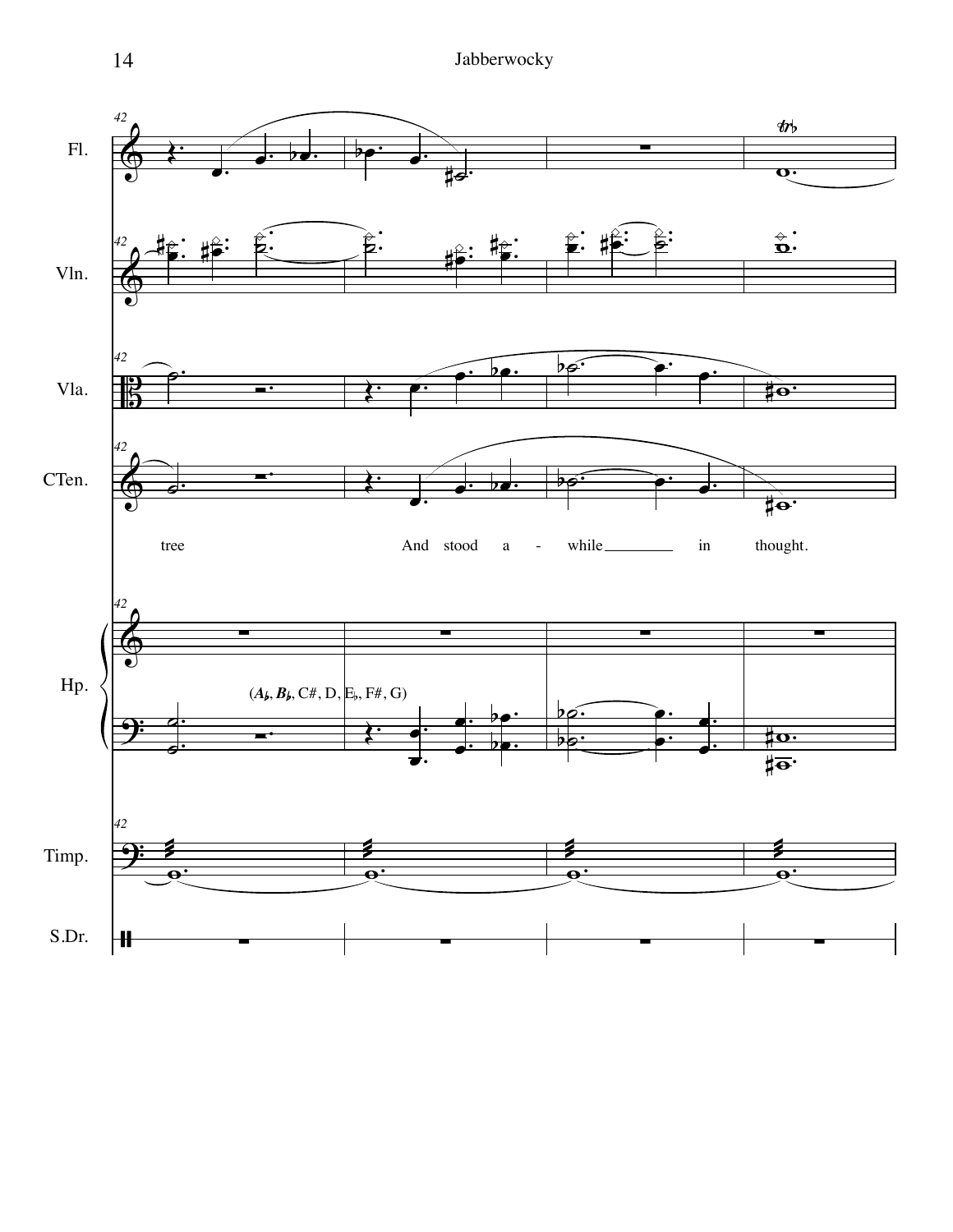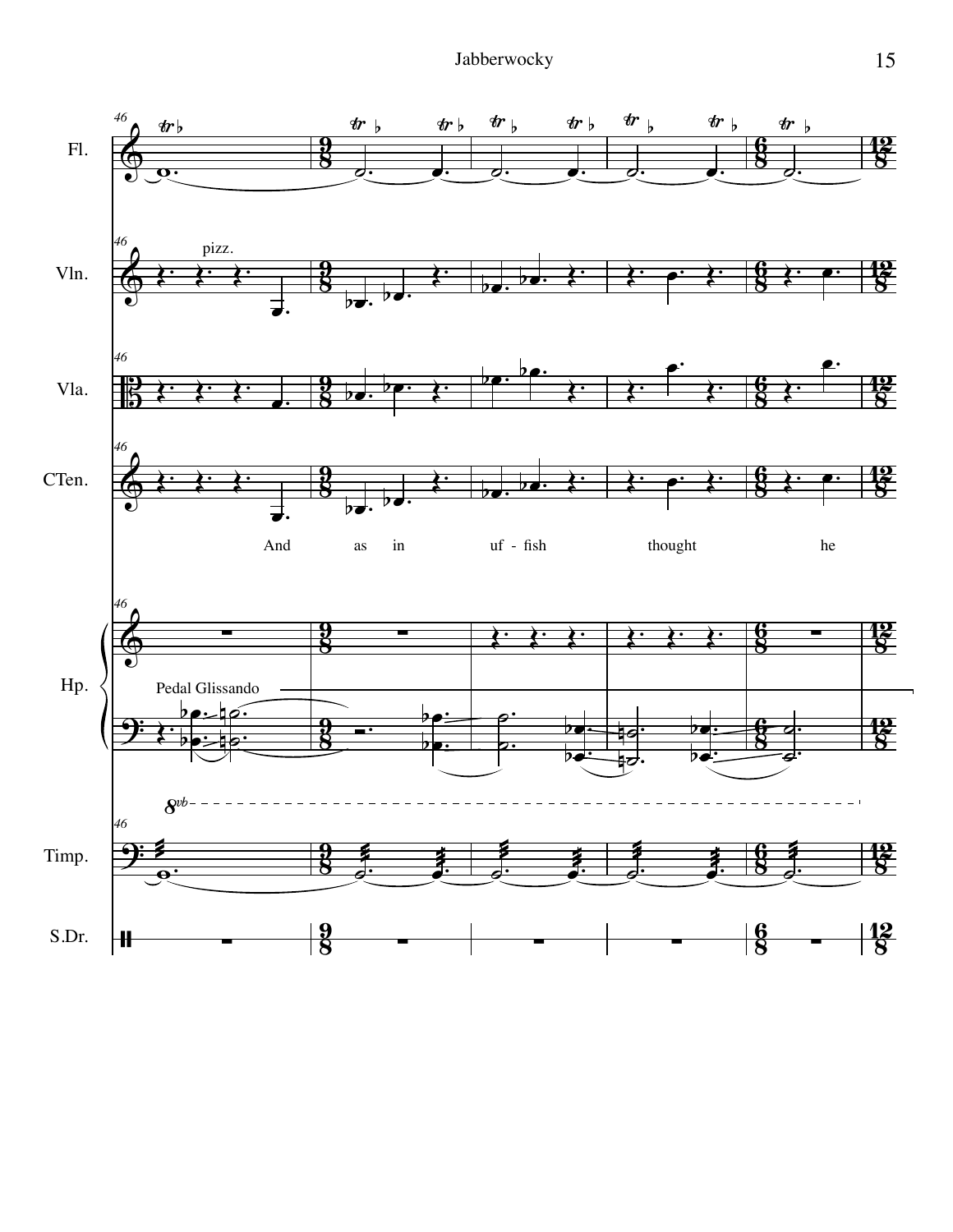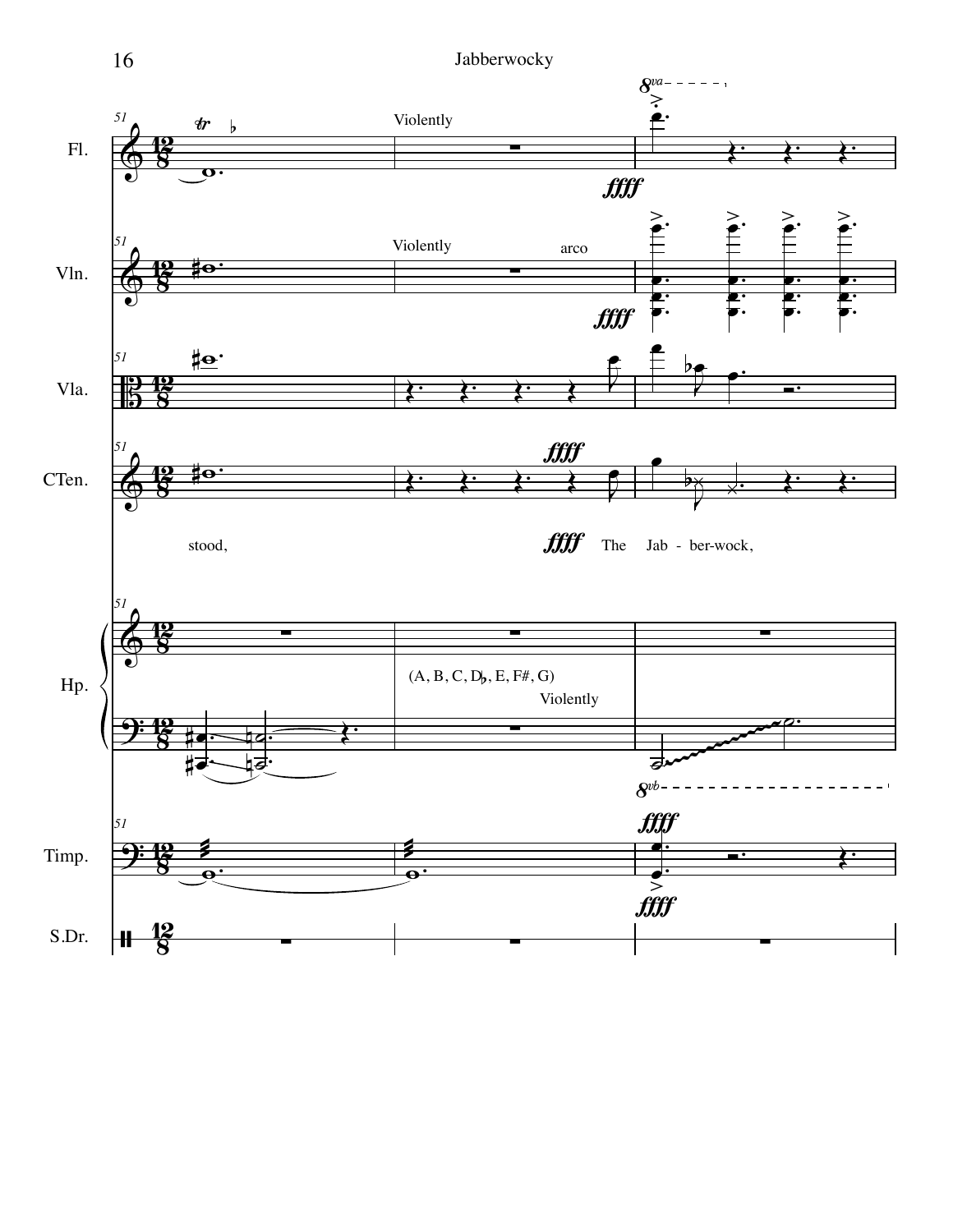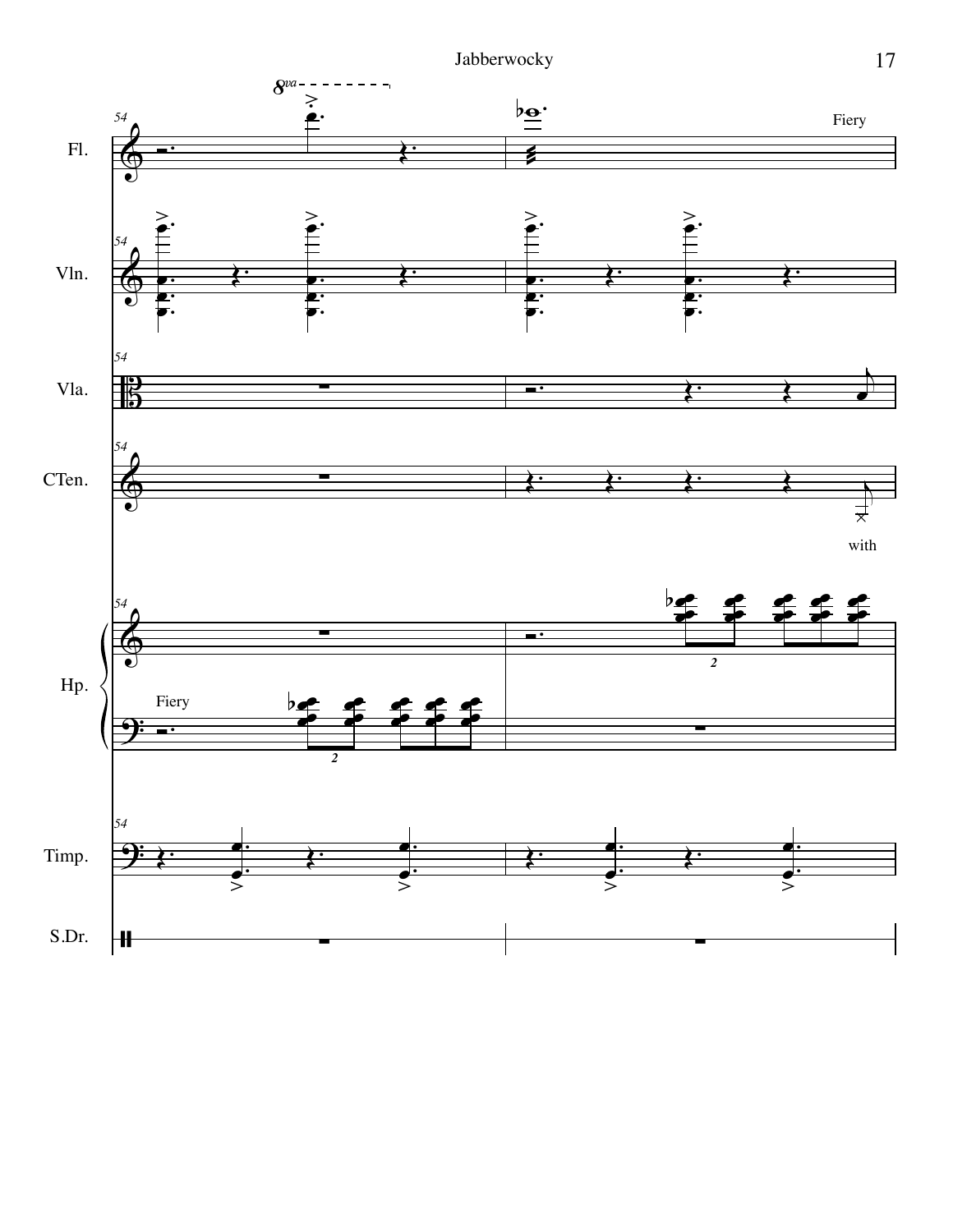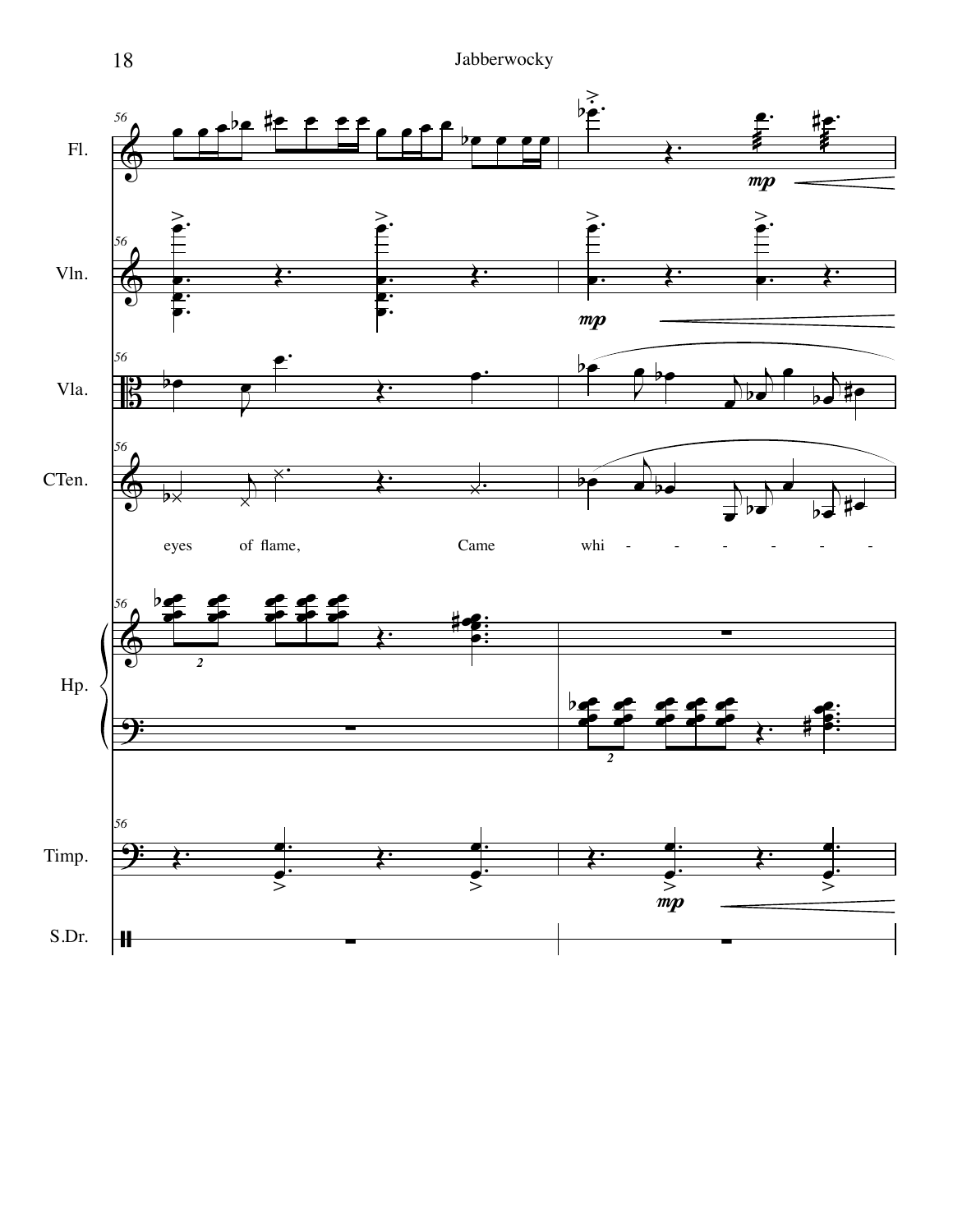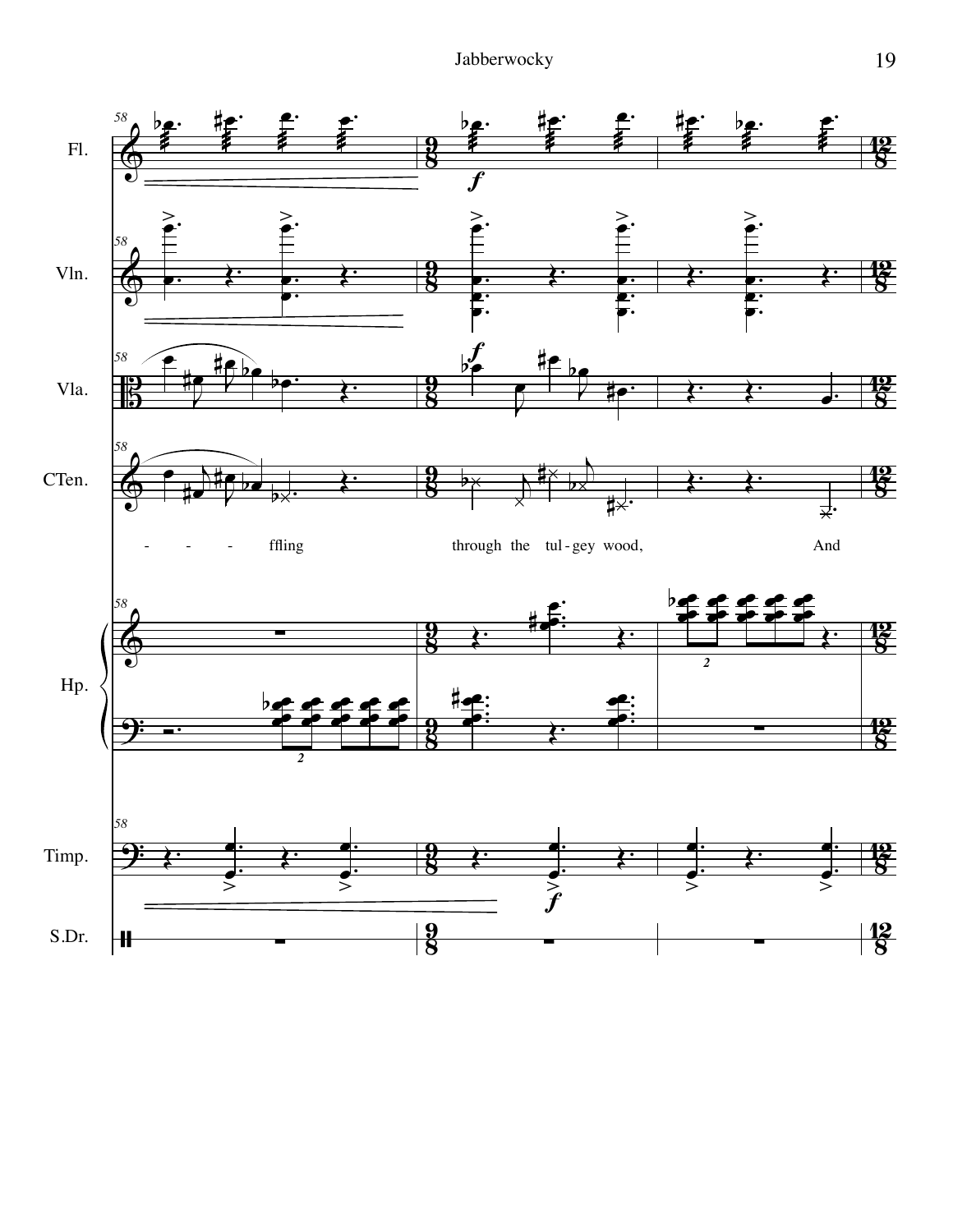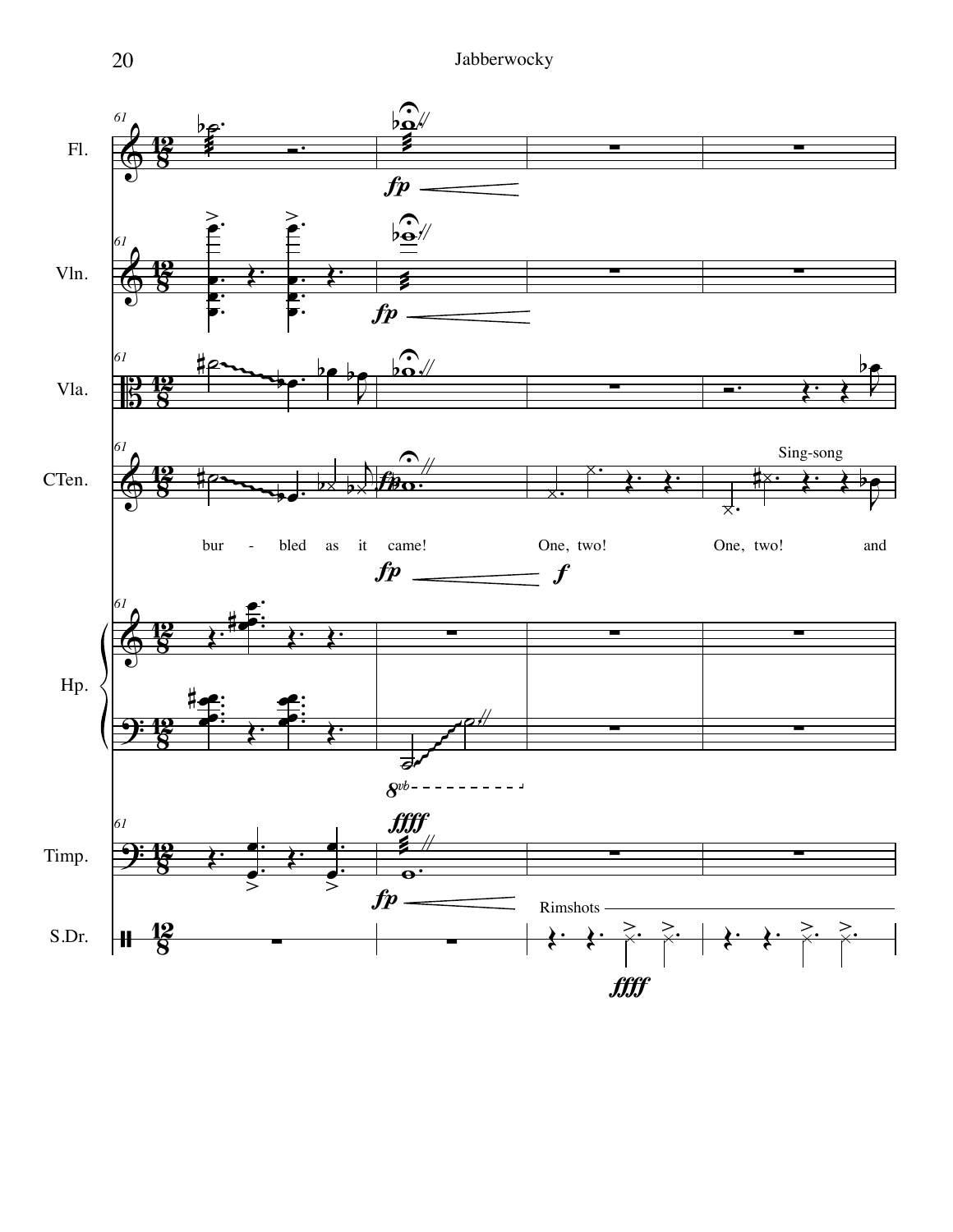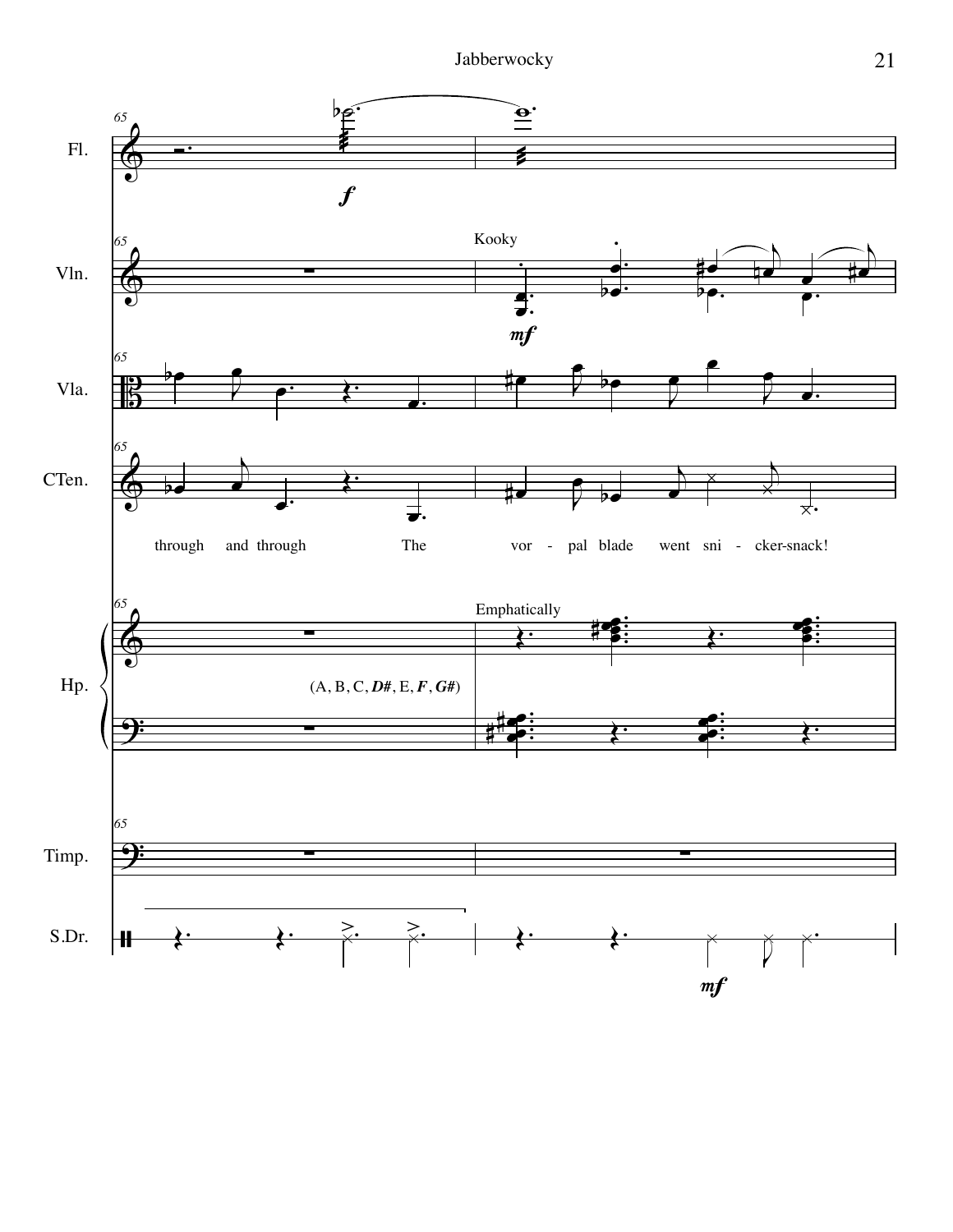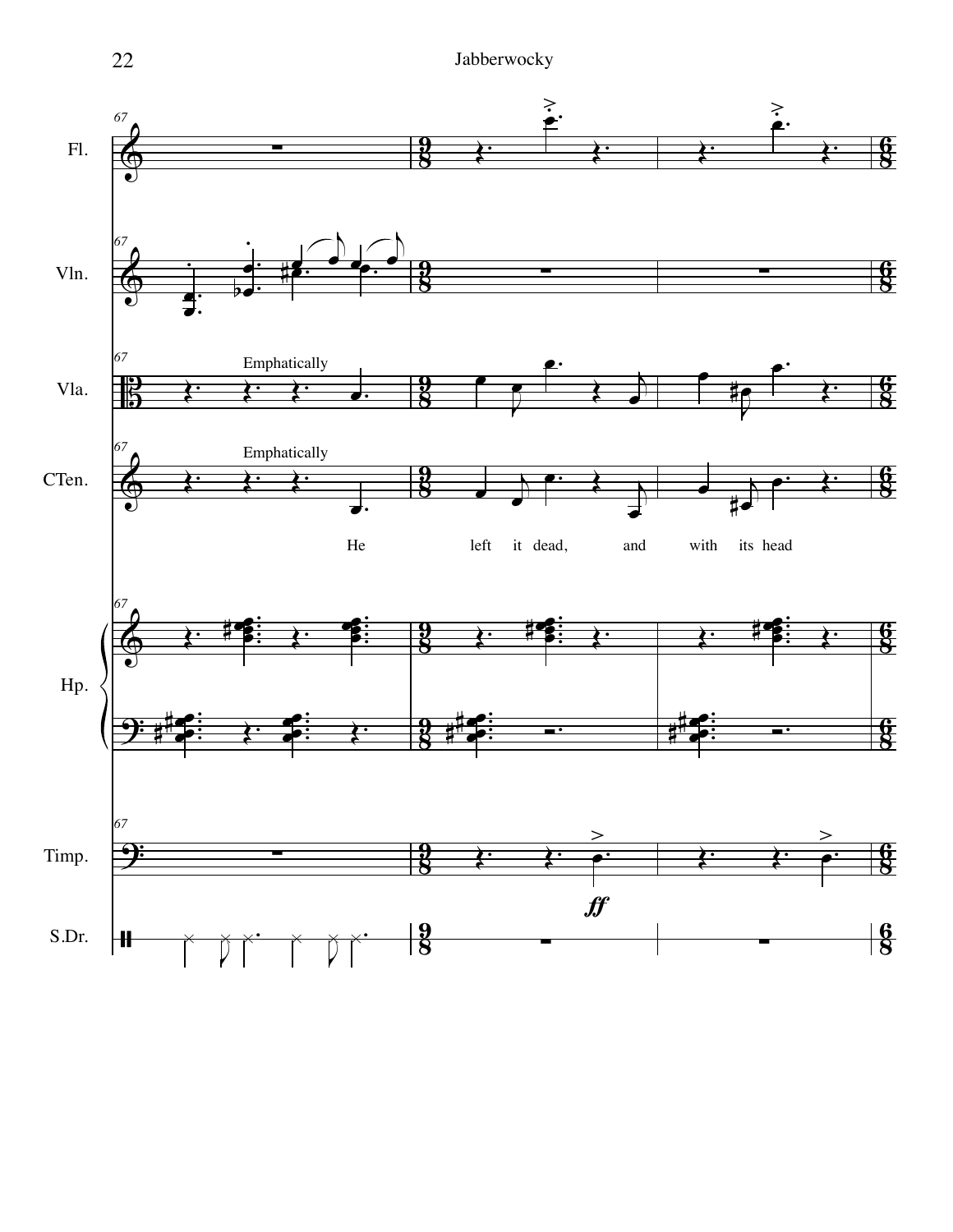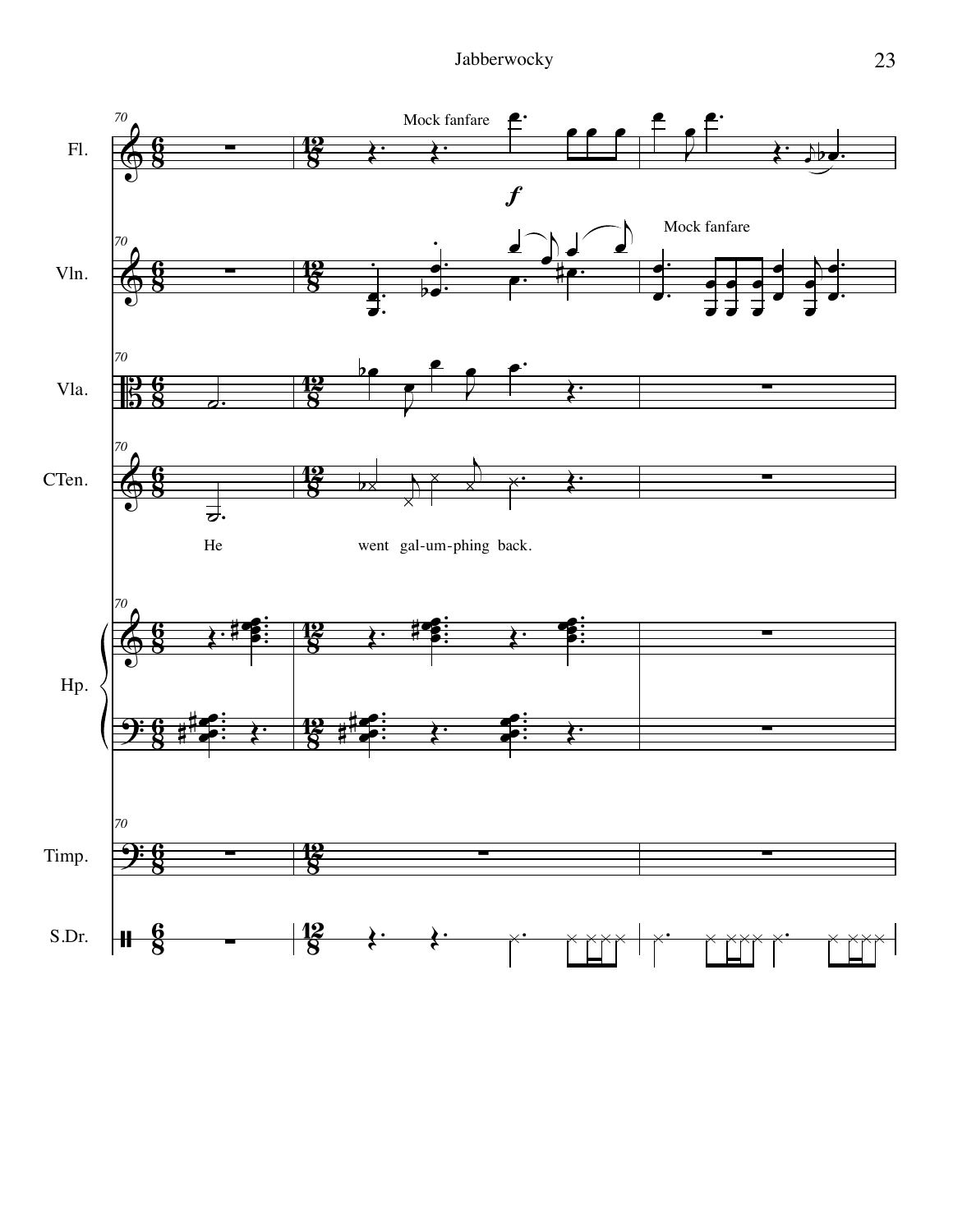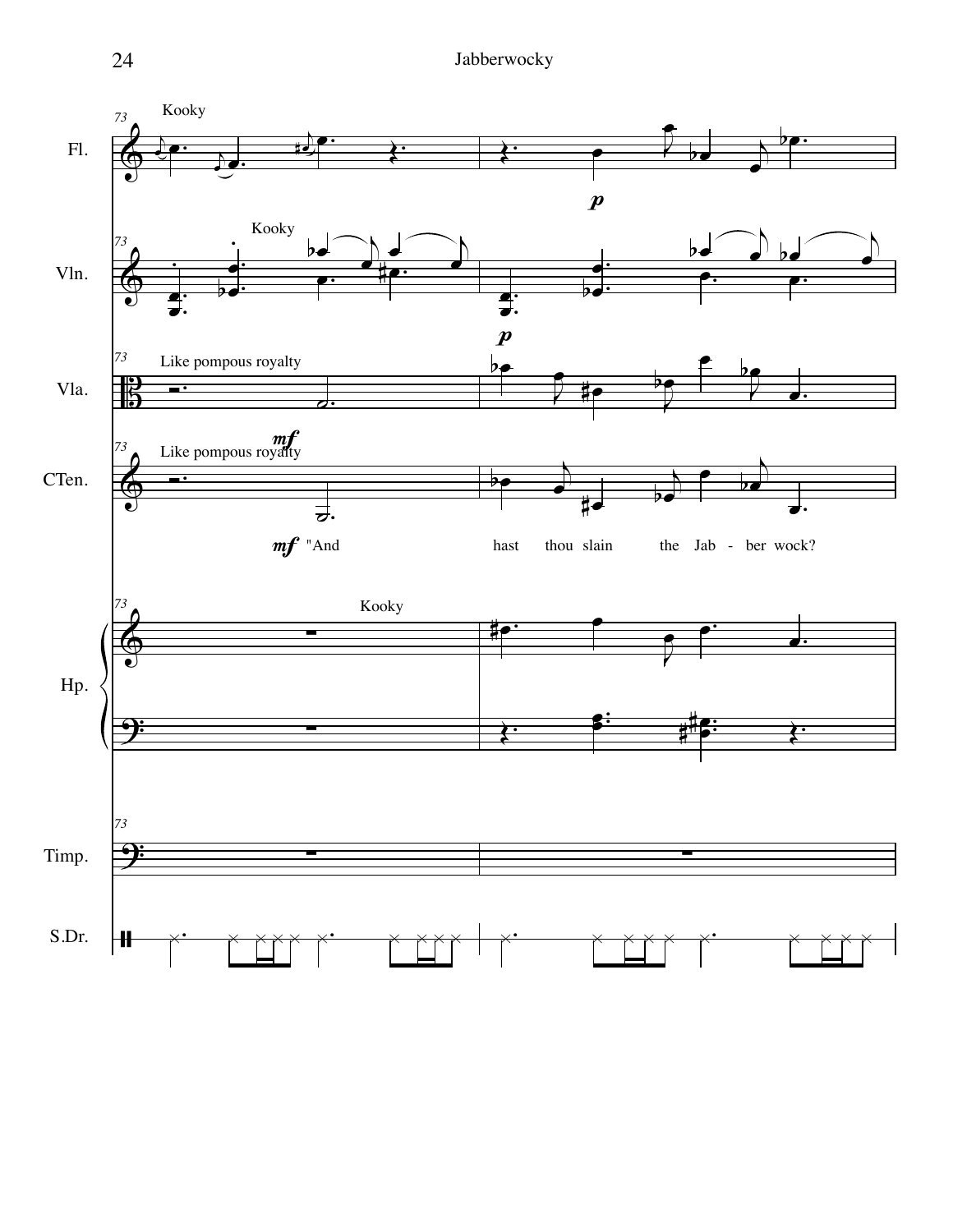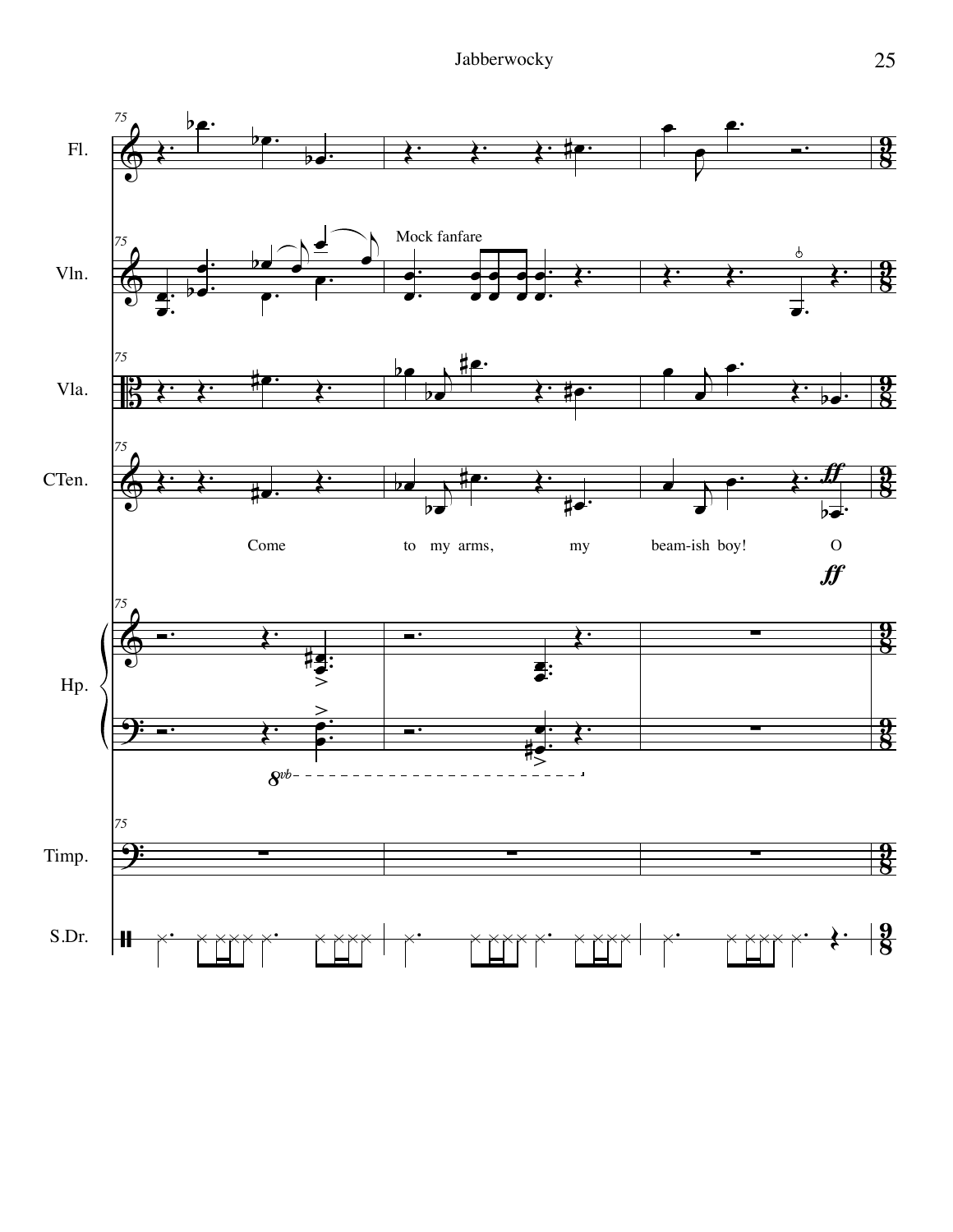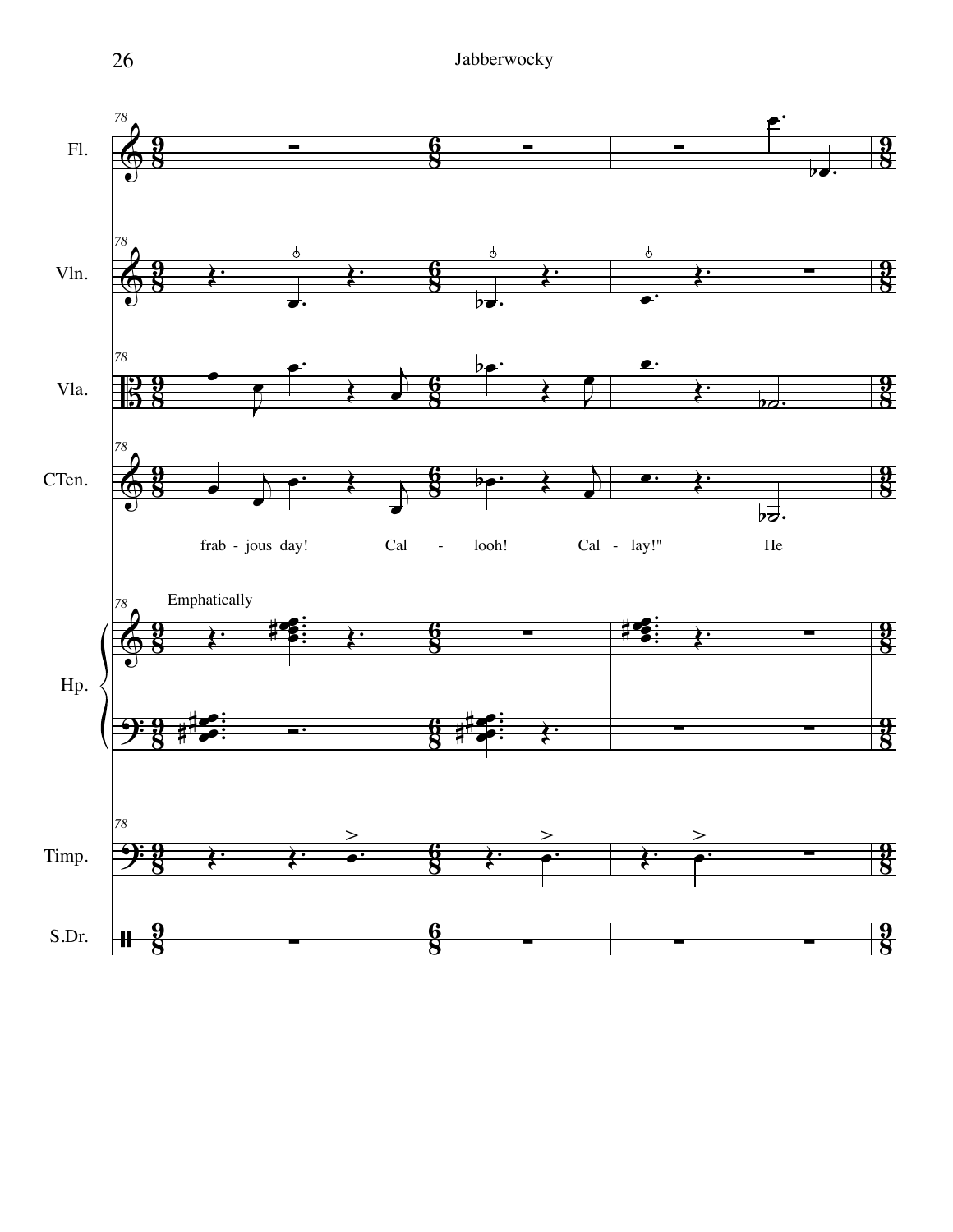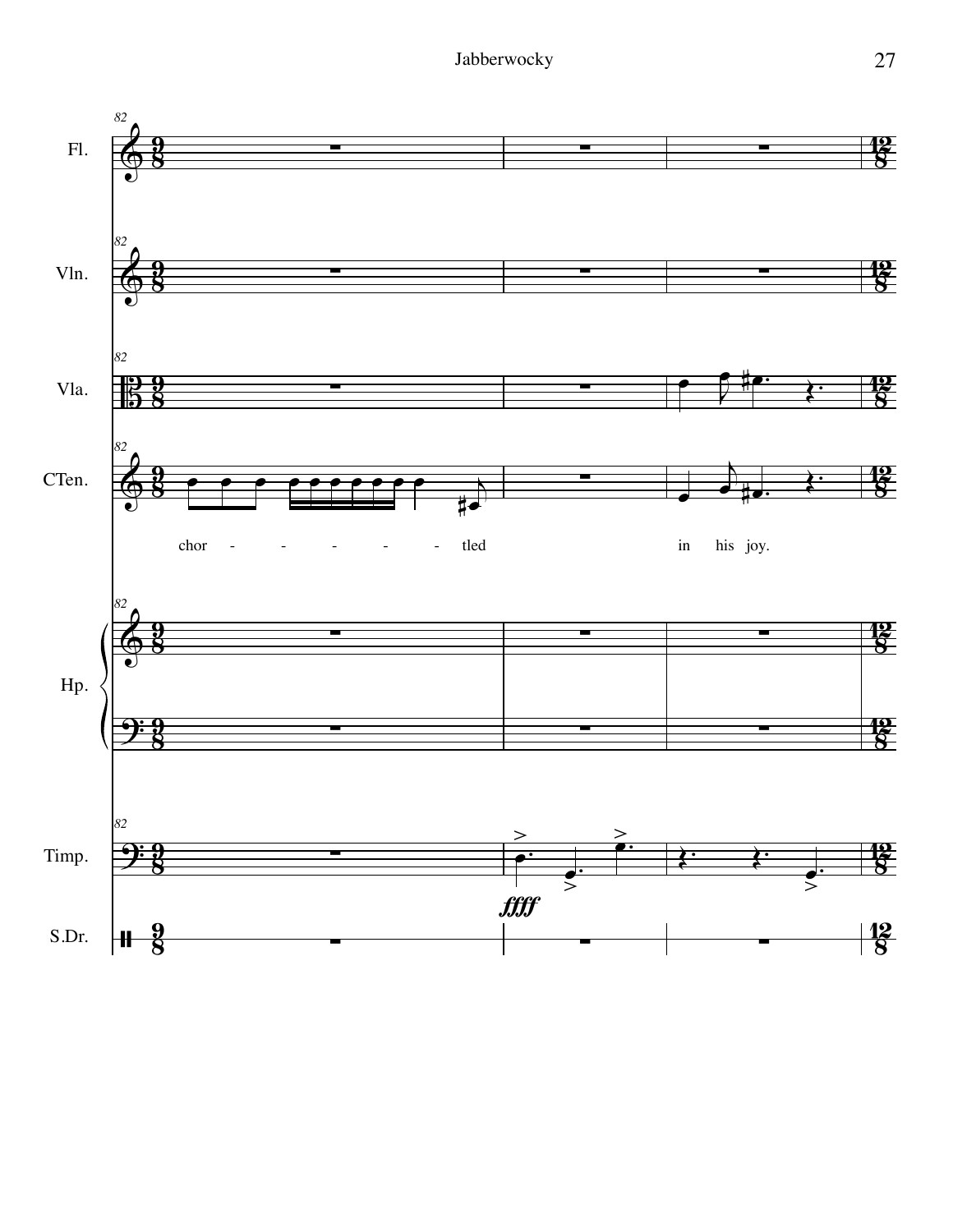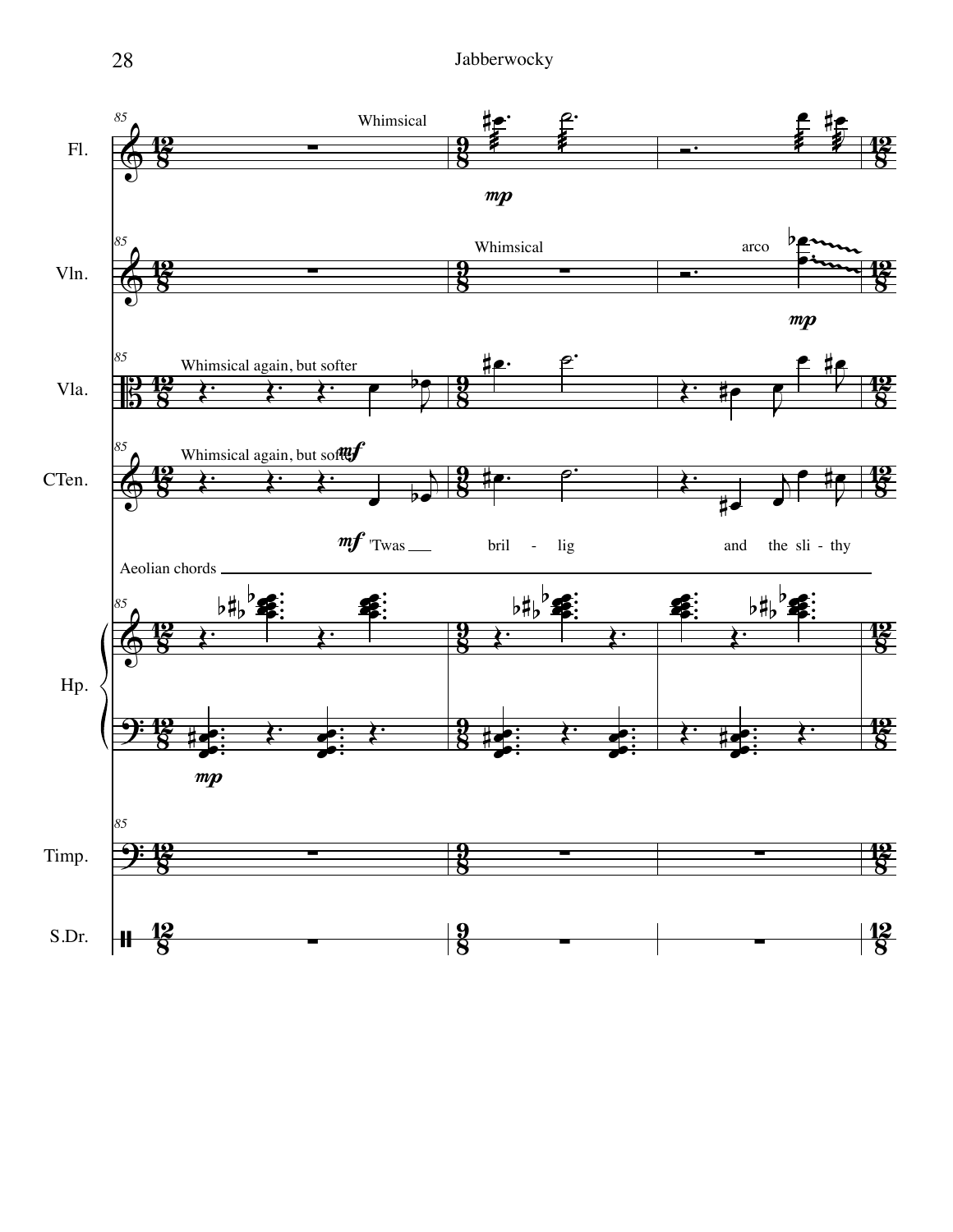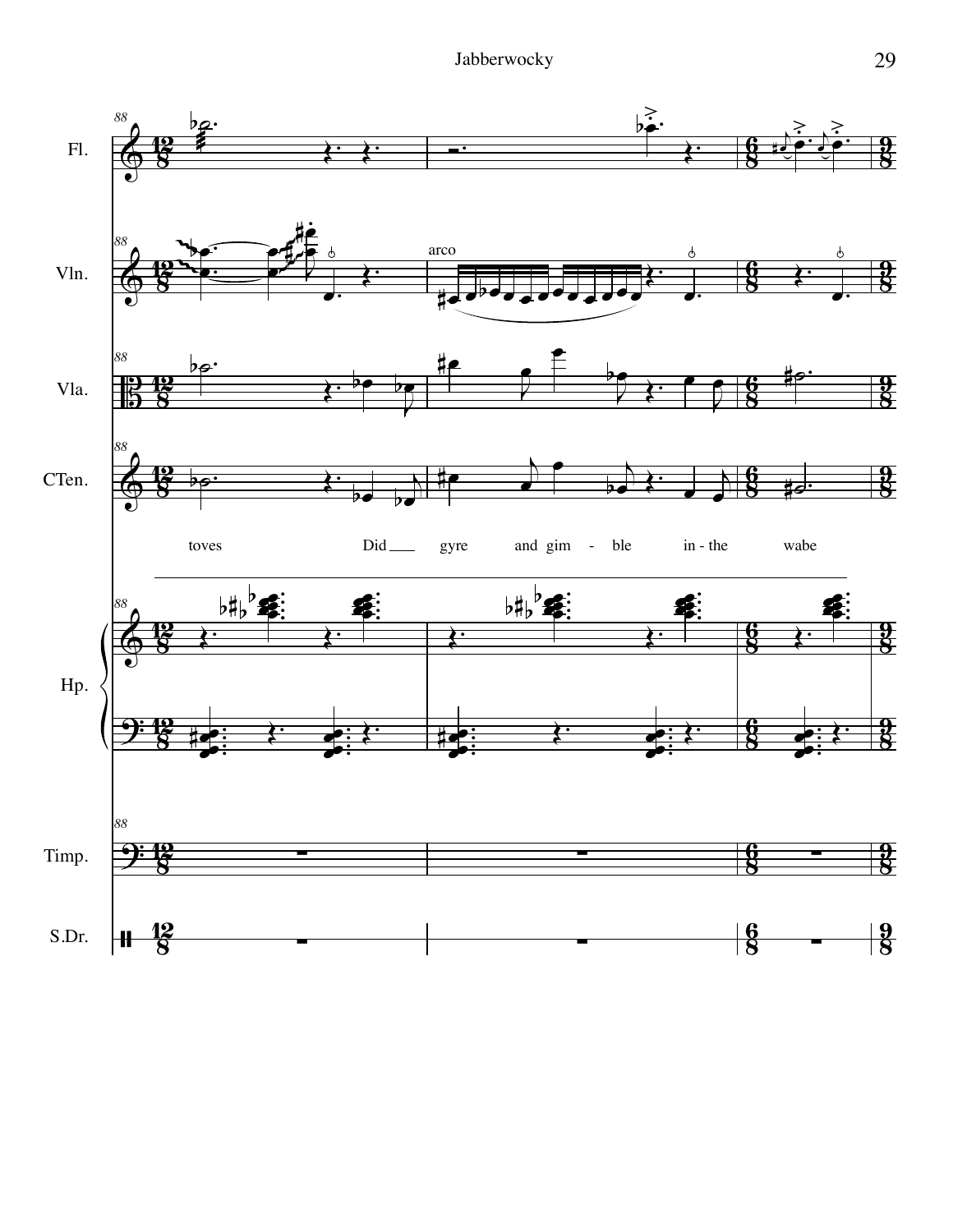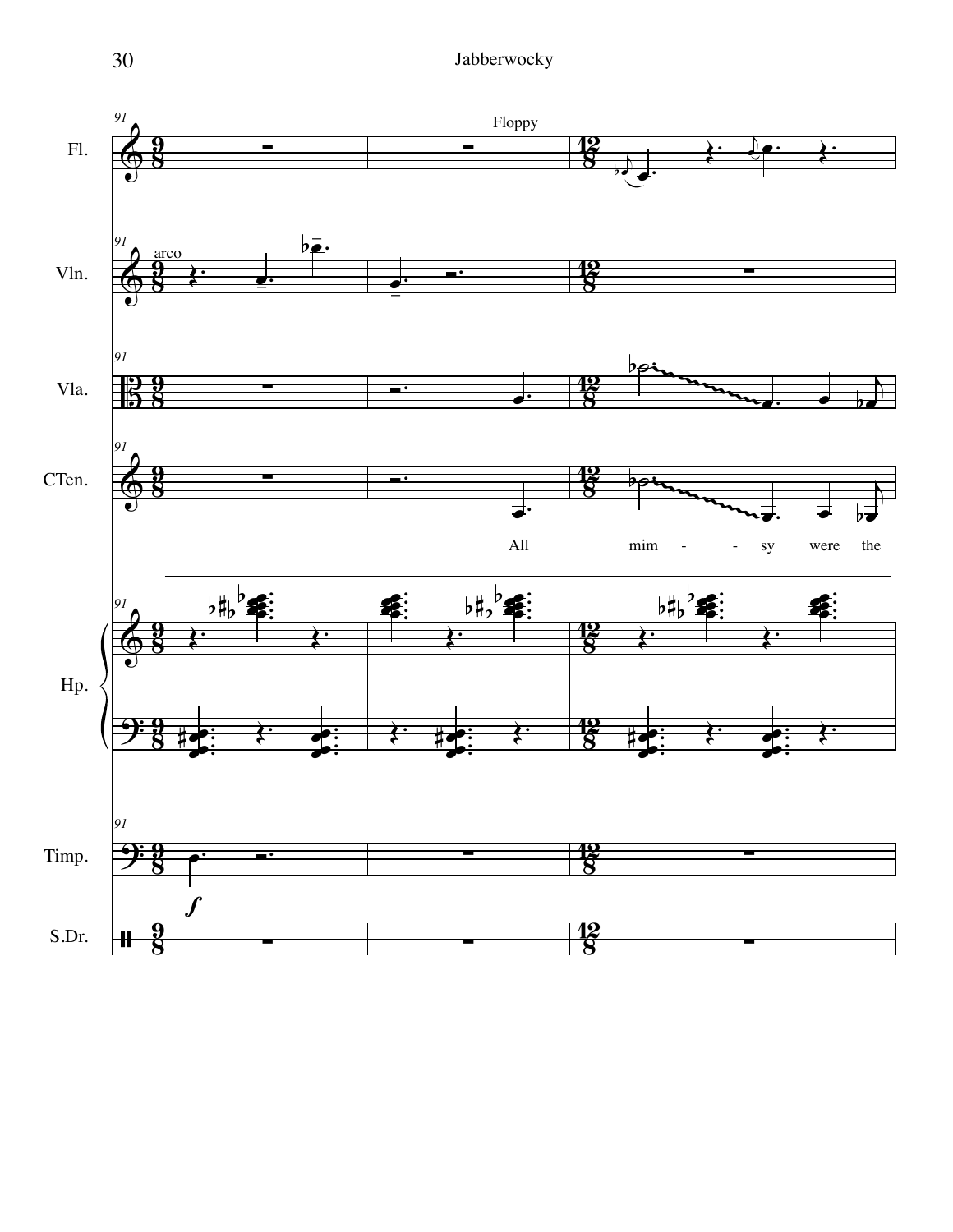